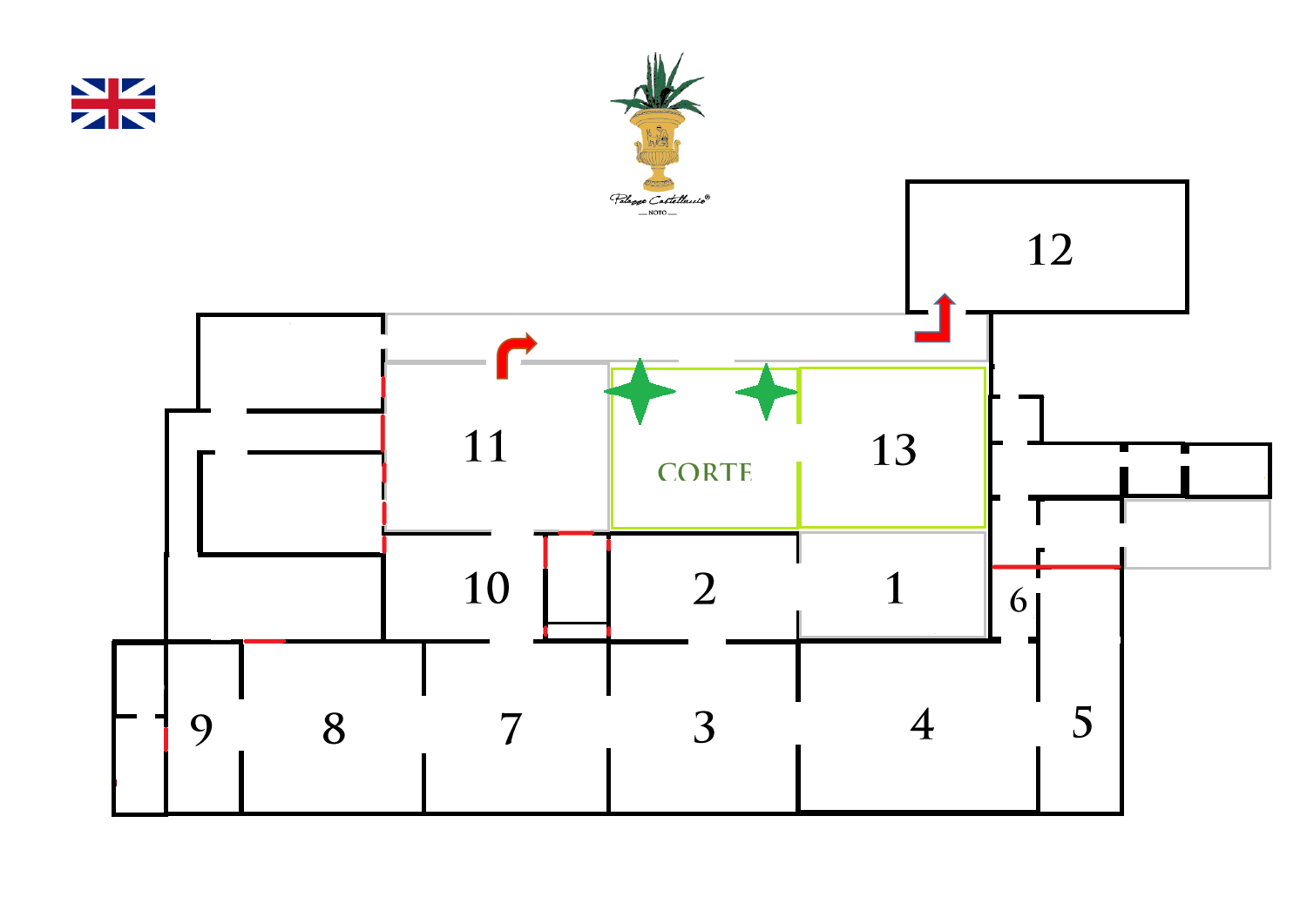# **Courtyard**

The palace was built in 1782, at the end of eighteenth century, when the baroque style started to fade away in favor of the neoclassical style. This is the reason why the facade of Palazzo Castelluccio resembles a classic "Roman" palace, the most popular architectural trend at that time. The palace was built for the family Di Lorenzo which carried the noble title of Marquis of Castelluccio. The family was very powerful from the 18th until of the beginning of the twentieth century. In that period the family was strongly tied with the Court of Naples, governed by the Bourbons back then, especially when Ferdinand and Queen Marie -Caroline ruled the Kingdom of Naples and the Two Sicilies. The carved stones, placed in the walls, are family mementos (probably funeral slabs) brought from the ancient city Noto Antica after the famous earthquake of 1693. They date to 1602.

#### **1/ Staircase**

The stone staircase is the access point to the main floor. It was painted with egg tempera and to date the gilding, thanks to a careful restoration work non-invasive, has been preserved. The lithographs, papers, paintings (souvenirs that tell of Grand Tour and great travelers) that characterize the wall decoration, belong to the private collection of the current owner. The choice of having symmetrical filling of the space is deliberately sought in the decorative style of the eighteenth century.

#### **2/ Entrance**

On the ceiling of this hall you can see the coat of arms of the Marquis, with its full name, Corrado di Lorenzo del Castelluccio and Borgia, Cavaliers of the Order of Malta. The Order of Malta inherited the Palace after the death of the last Marquis in 1980. It remained closed and uninhabited until the current owner bought it in 2011. Its conditions worsened dramatically after being unoccupied for thirty years. Restoration works which started in 2011, carried in the respect of the history and the soul of the palace, brought it back to its original aspect. The frescoes were restored only when it was necessary, otherwise they were simply cleaned. We renovated the ceilings, the low paneling, the doors, the windows, the electricity ... but we kept all the original floors with their beautiful patina.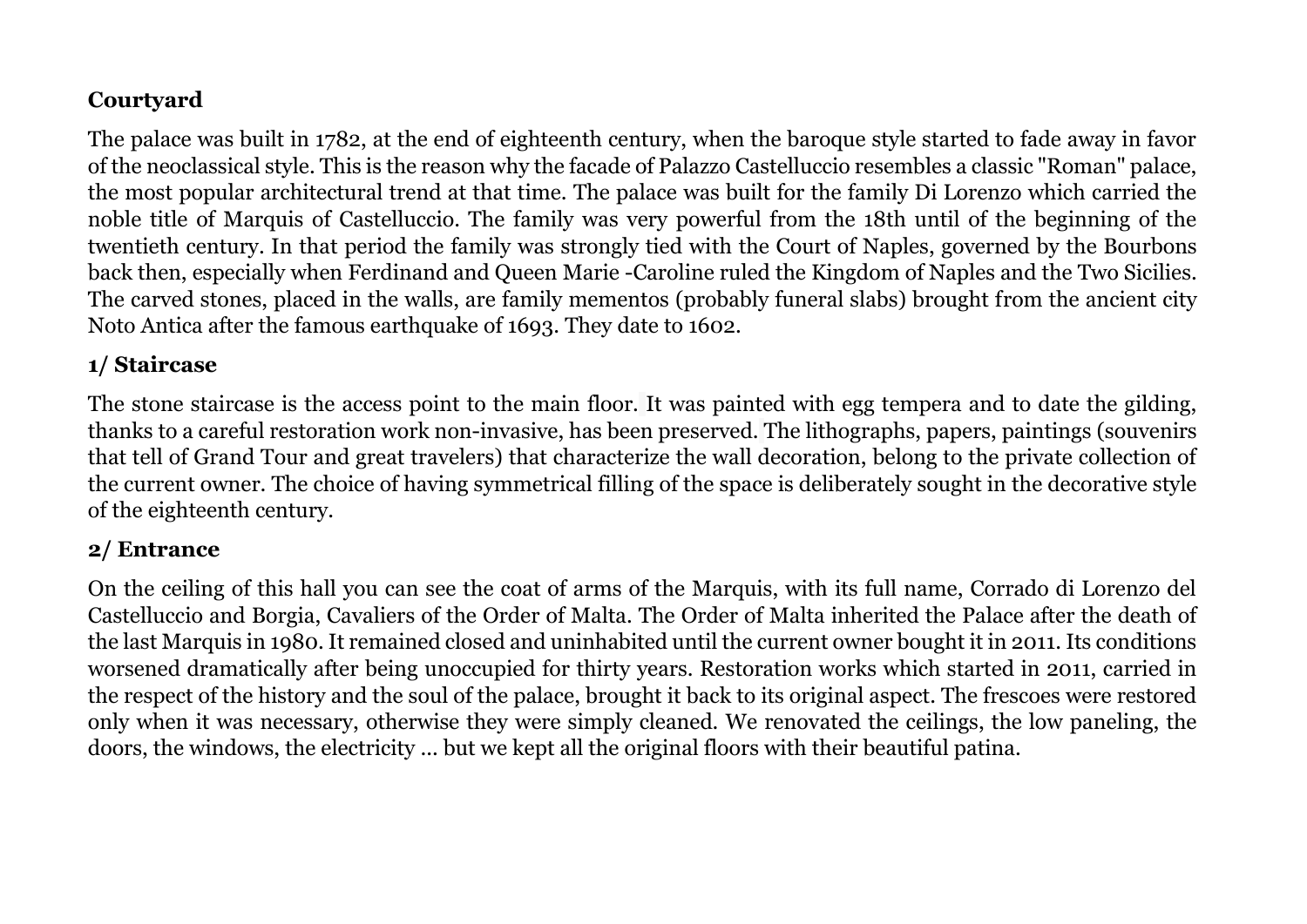# **3/ Billiard room**

The frescoes on the ceiling and the low paneling date to period of 1782 and represent neoclassical taste that can be find in the Neapolitan and Sicilian palaces. Please see the portrait of Lady Hamilton. She was the wife of the British ambassador in Naples and the muse of the Grand Tour. In the eighteenth century. The Grand Tour was an initiation journey for all "well-born" people that had to discover for example the Antique art and frescoes of Pompeii. The painted secretary desk below come from the same period.

### **4/ Ballroom**

Now we are in the ballroom with its neoclassical ceilings and low paneling, dating to 1782, the origins of the palace. The Sicilian ceramic floor also dates to the origins of the palace. The staff passage over time left its pathmark ...On the wall, the large portrait of Ferdinand, King of Naples and Sicily. He was nicknamed "Nazone". Naso in Italian means "nose" and as you can see on the portrait he had a big nose...On the opposite wall, the troops of Murat fighting at the entrance to Naples, with the eruption of Vesuvius in the background... The Italian gilded wood sofas, date to the late eighteenth century.

### **5/ Music Room**

We are now in the music room where the musical duet or trio could be placed in the center of the alcove, with a passage on each side for the staff so they could serve without disturbing the musicians. The neoclassical ceilings and date to the construction of the palace in 1782. They were restored and cleaned retaining their original colors and patina. You can also admire these 2 rare Sicilian Baroque pieces of furniture: a secretary and a painted wooden dresser. The tea table has a pastel illustration that represents the Royal Palace in Caserta, a city near Naples...

# **6/ Pink Gallery**

This series of drawings shown in the gallery represents Sicily in the early nineteenth century. The two seats covered with leather are from the same period and come from northern Italy. Both, the Roman console table in gilded wood and a French gaming table date to eighteenth century. Two silver lusters which you can see on the ceiling date to eighteenth century and come from Messina in Sicily.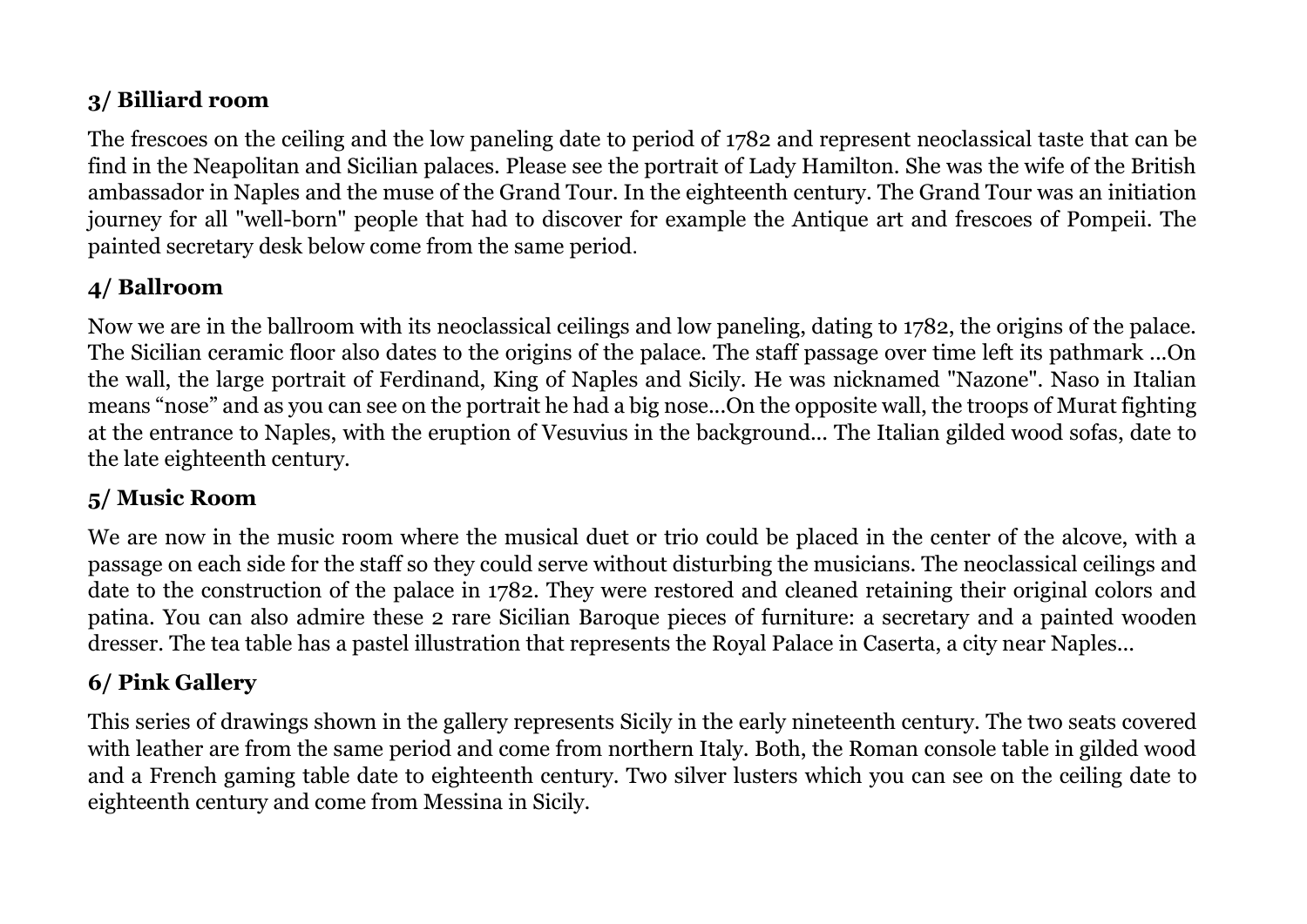# **7/ Room of volcanoes**

In this room you can see different paintings that show the eruption of volcanoes which attracted tourists to the south of Italy back then.. The silver wallpaper, which dates to nineteenth century, was completely restored. Only a piece of wallpaper, found in a poor condition, remained on the wall when the owner acquired the palace. This piece was used as a pattern to bring the wallpaper to its original look

#### **8/ Room of the Throne**

In this room you can find spectacular objects that represent the great Sicilian furniture art. The large clock dates to the first half of the eighteenth century. It comes from a church in Palermo. Its mechanism is currently under repair, but its ornaments are completely original. The two consoles facing each other with an imitative decoration type, with a top in "lumachella" marble come also from Palermo and date to the early eighteenth century. The sofas and armchairs are typically Sicilian and come from the same Baroque period. The throne with gilded wood comes from the region of Florence. It features a coat of arms that symbolizes the union of two families and was probably made for a wedding.

### **9/ Joaquim Murat's room**

The next room is dedicated to Gioacchino Murat and his wife Caroline Bonaparte, the sister of Napoleon. Murat reigned over the Kingdom of Naples and the Two Sicilies in the early nineteenth century. A marble profile above the mahogany console represents Caroline Bonaparte. Above the door you can see a portrait of Murat painted by Girodet. The walls, decorated in imitative way, represent the Empire style popular at that period in the Neapolitan and Sicilian palaces. The late eighteenth-century benches and two stools are Neapolitan. The mahogany armchair is made by Jacob and dates to early nineteenth century.

# **10/ Chapel**

The room we are in leads us the chapel. It is not a chapel in its strict definition (the real chapel it is located on Via Cavour, in the front of the palace, with the emblem of the family on it). It is more of a private "oratory", where the members of the family could pray and stay alone. The chapel is decorated with Sicilian and Neapolitan reliquaries